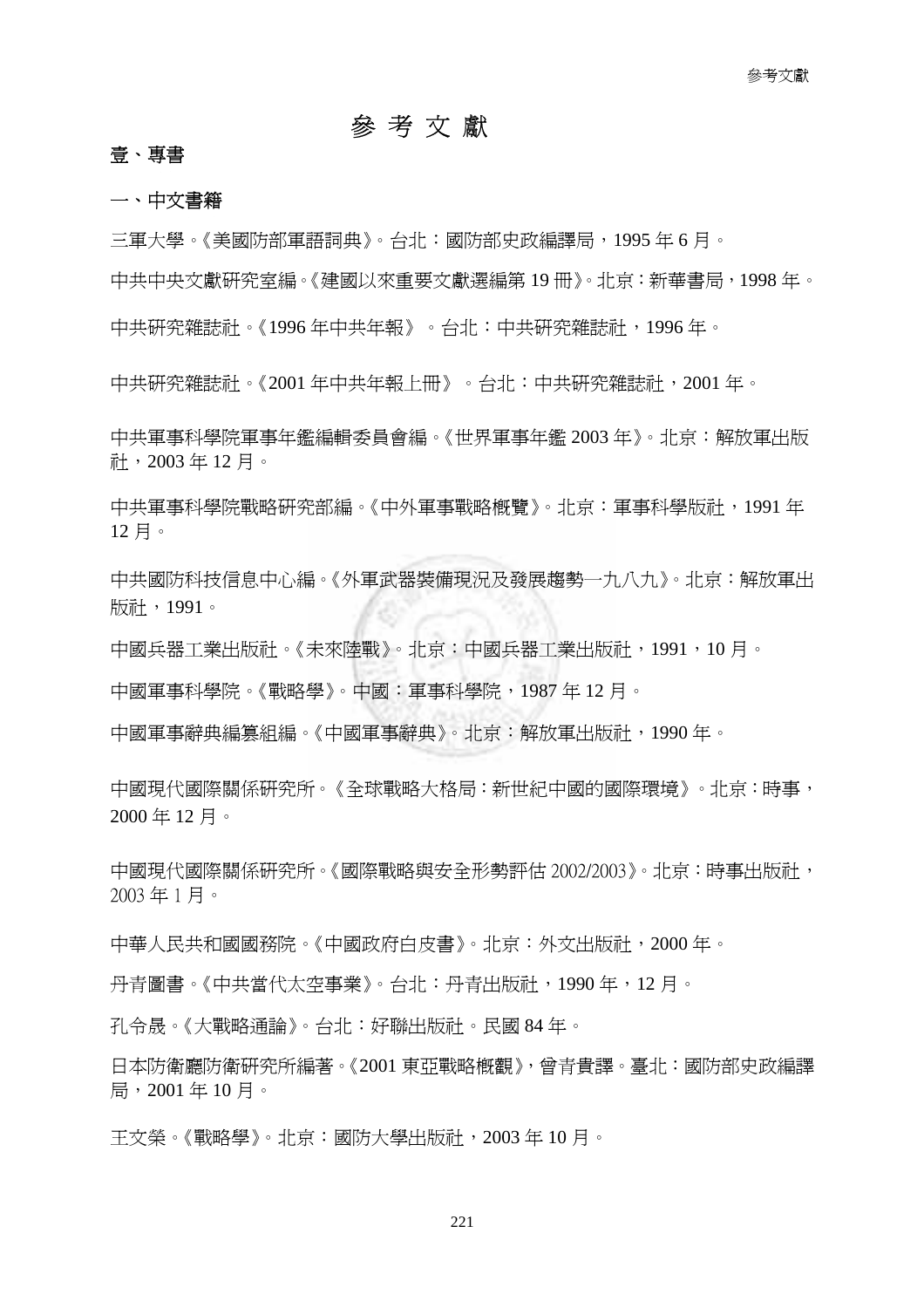王仲春、聞中華。《不散的核陰影》。北京:國防大學出版社,2000 年 10 月。

王逸舟。《西方國際政治學:歷史與理論》。上海:上海人民出版社,1998 年。

北京青年報社、中國社會科學院人文社會科學研究中心主編。《國情報告:中國現況藍 皮書》。台北:達觀出版社,2003 年 1 月。

史諾(Donald M. Snow)。《動盪世界中的核子戰略》(Nuclear Strategy in a Dynamic World) 錢武南譯(台北:黎明文化出版社,1986年),頁18-29。

巨浪。《日本軍情瞭望》。北京:國防大學出版社,1998 年。

白邦瑞(Michael Pillsbury)。《中共對未來安全環境的辯論》(China Debates the Future Security Environment),國防部史政編譯局譯。台北:國防部史政編譯局,2002 年 1 月。

朱松柏主編。《新世紀亞太情勢與區域安全》。台北:政大國研中心,民國 92年6月。

朱新民主編。《2003 年胡溫體制權力與政策總體檢》。台北:遠景基金會,2004 年 3 月。

艾布蘭‧夏爾斯基(Abram N. Shulsky)。《嚇阻理論與中共的行為》、國防部史政編譯局 譯。台北:國防部史政編譯局,民國 90 年 11 月。

艾倫‧柯林斯(Alan Collins)。《東南亞的安全困境》、楊紫函譯。台北:國防部史政編 譯局,民國93年6月。

亨利‧季辛吉(Henrr A. Kissinger)。《核子武器與外交政策》,胡國財譯。台北:黎明, 1982 年 10 月。

佛籮諾伊(Michele A. Flournoy)。《2001 美國四年期國防總檢重大議題》,國防部史政編 譯局譯。台北:國防部史政編譯局,2002 年 2 月。

伯特藍(Christoph Bertram)主編。《戰略嚇阻的未來》,謝永湉譯。台北:黎明文化出 版社,1985 年。

余拉米(Joseph R. Cerami)。《美國陸軍戰爭學院戰略指南》,國防部史政編譯局譯。台 北:國防部史政編譯社,2001 年。

宋國誠主編。《21世紀中國(卷二)--全球化與中國之發展》。台北:政大國研中心,民 國 91 年 11 月。

李文志。《後冷戰時代美國的亞太戰略》。臺北:憬藝,民國 86 年。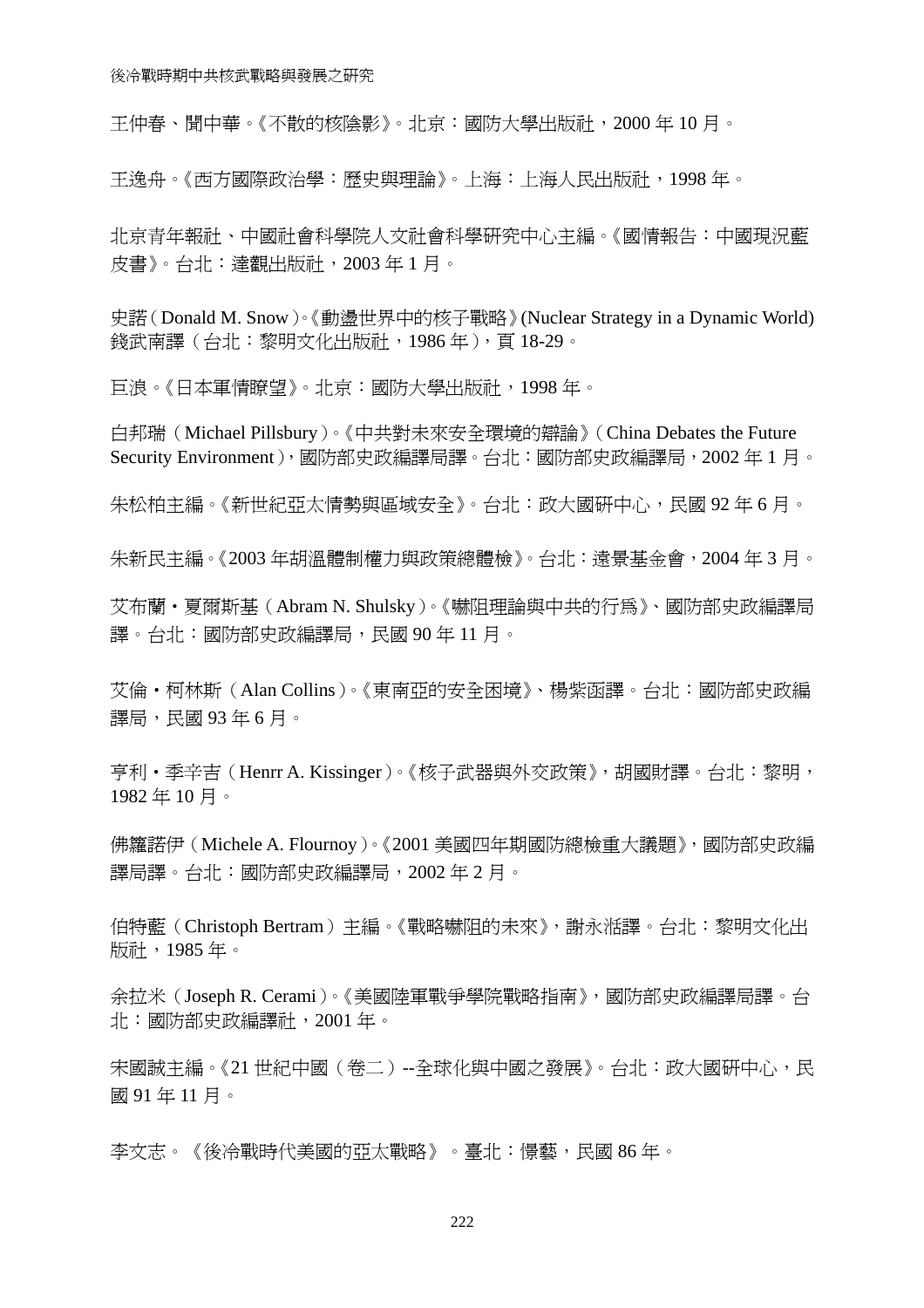李英明、張亞中。《中國大陸與兩岸關係概論》。台北:生智文化事業公司,2000 年 4 月。

李悅堂。《核武器與戰爭》。北京:國防工業出版社,1997 年,11 月。

李際鈞。《軍事戰略思維》。北京:軍事科學出版社,2000 年 6 月。

沈大偉(David Shambaugh),《現代中共軍力:進展、問題與前景》(Modernizing China's Military:Progress,Problems,and Prospects), 高一中譯(台北:國防部史政編譯室, 2004 年 4 月)。

沈偉光。《21 世紀戰爭趨勢》。北京:新華出版社, 2002年, 1月。

沈善文、崔正華主編。《新世紀旋風一世界軍政顯要談高技術與戰爭》。北京:國防大學 出版社,1993 年 7 月。

林中斌。《核霸:透視跨世紀中共戰略武力》。台北:台灣學生出版社,1999 年。

林宗達。《TMD 戰區飛彈防禦與台海安全》。臺北:時英,民國 89年。

林宗達。《戰區飛彈防禦與臺海安全》。臺北:時英出版社,2000年。

空軍教育暨準則發展司令部。《美國軍作戰準則—核子作戰》(Headquarters Air Force Center Maxwell AFB)、宋建龍譯。台北:空軍教育暨準則發展司令部,2003 年 10。

非力普.謝利高(Philip D. Zelikow)。《美國的軍事戰略—致美國總統的備忘錄》(American Military Strategy –Memos to a Presidentd), 國防部史政編譯室譯。台北: 國防部史政編譯 社,2003 年。

俞正梁等著。《大國戰略研究:未來世界的美、俄、日、歐(盟)和中國》。北京:中 央編譯出版社,1998 年 10 月。

政治大學國關中心。《中共人民錄》。台北:國關中心,1999 年 7 月。

施道安(Andrew Scobell)&伍爾澤(Larry M. Wortzell)著。《中共軍力成長》、國防部 史政編譯室譯。台北:國防部史政編譯室,2004 年 1 月。

美國國防部。《2001 美國四年期國防總檢報告》(ODR2001)。台北:國防部史政編譯局, 2001 年 9 月 30 日。

夏立平。《亞太地區軍備控制與安全》。上海:上海人民出版社,2002 年 6 月。

宵歡容譯。保羅 羅杰斯(Paul Rogers)。《失控:21 世紀的全球安全》(Losing Control:Global Security in the Twenty)北京: 新華出版社, 2004年1月。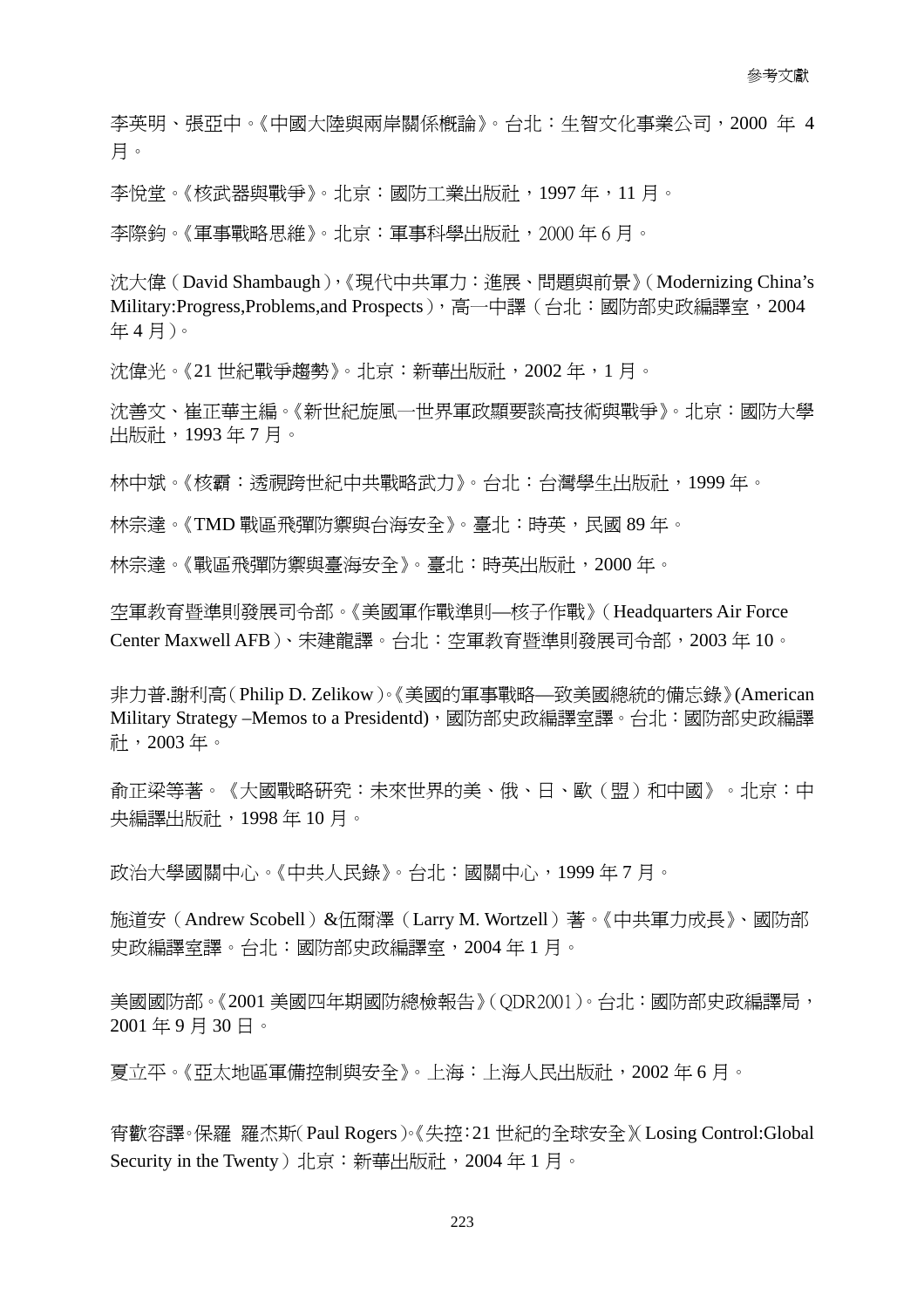容安瀾(Alan D. Romeberg)、麥戴維特(Mickael McDevitt)編著。《中共與飛彈防禦:美 中戰略關係》,國防部史政編譯室譯。台北:國防部史政編譯室,2003 年 12 月。

桃井真。《2001 年日本軍力》,胡台生譯。台北:國防部史政編譯局,民國 88 年 6 月。

祝康彥。《核能生物化學武器》。台北:黎明文化事業,1986 年 2 月。

馬扎爾(Michale J. Mazarr)著。《飛彈防禦與亞太安全》(Missile Defense and Asian-Pacific Security*)* ,王自樂譯。台北:國防部史編局譯印,1994 年 3 月。

高一中。《挑戰美國:美國會被打敗嗎?》、王振坤譯。臺北:國防部史政編譯局,1999 年。

高春翔主編。《新軍事革命論》。北京:軍事科學,1996 年 12 月。

國防大學編譯。《2002 年美國國防報告書》(2002 Annual Report to the President and the Congress)。桃園:國防大學,2003 年 8 月。

國防大學戰研中心編。《2003 台海戰略環境評估》。台北:國防大學戰略研究中心,2003 年。

國防科技信息中心編。《外軍武器裝備現況及發展趨勢一九八九》。北京:解放軍出版社, 1991。

國防部史政編譯局印。《中華民國九十一年國防報告書》。台北:三民書局,民國 92 年 7 月。

國防部史政編譯局譯(Green, J. Michael, and Patrick M. Cronin 著)。《美日聯盟過去、現 在與未來》。臺北:國防部史政編譯局,民國 90 年。

國防部史政編譯局譯(Michael Nacht, Tom Woodrow 著)。《中共戰略趨勢》。台北:國防 部史政編譯局,民國 88年4月。

國防部史政編譯局譯(Michael Pillsbury)。《中共對未來安全環境的辯論》台北:國防部 史政編譯局,民國 91 年 1 月。

國防部史編局譯,Robert G. Joseph 著。《大規模毀滅性武器擴散之回顧》。台北:國防部 史編局,1997 年 8 月。

張文木。《中國新世紀安全戰略》。山東:山東人民出版社,2000 年,9 月。

張虎、許光泰主編。《中共十六大後》。台北:政大國研中心,民國 92年1月。

張建志。《倚天仗劍看世界》。北京:中國青年出版社,1998年。

張建邦主編。《未來台海衝突中的美國》。台北:麥田出版社,1998 年。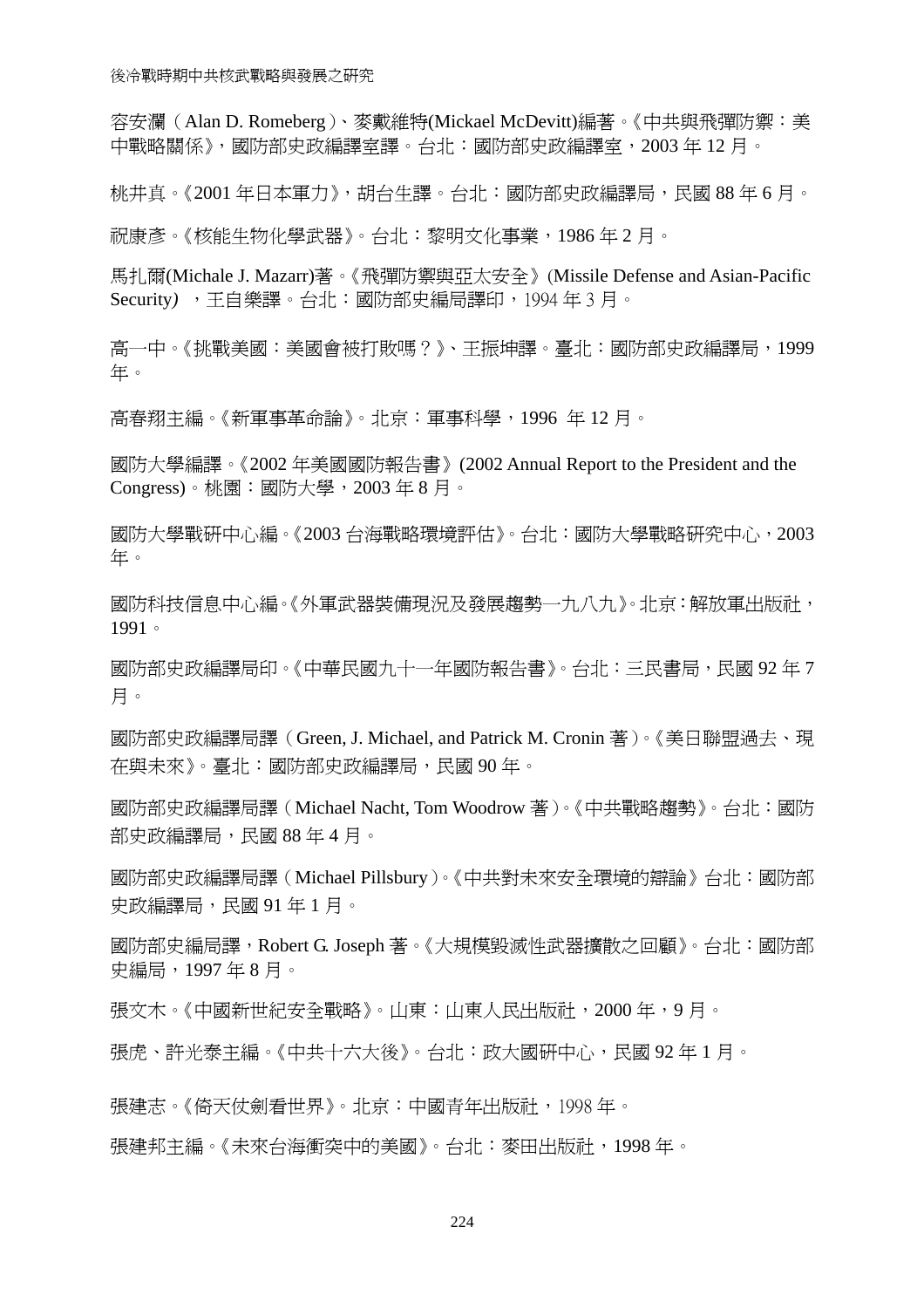張梅駒。《中共軍事思想轉變之硏析》。台北:政戰學校軍事社會科學硏究中心,2002 年 11 月。

張蘊嶺,《夥伴還是對手》。北京:社會科學文獻,民國 90 年 1 月。

梁守德及洪銀嫻。《國際政治學槪論》。北京,中央編譯出版社,1994年。

許綬南譯 (Carter, B. Ashton and William J. Perry 著)。《預防性防禦》。臺北:麥田, 民國 89 年。

陳崇北,秦曉松,梁曉秋。《威懾戰略》。北京,軍事科學出版社,1989年。

陳儔美主編。《新世紀的中國》。台北:政大國硏中心,民國 91 年 8 月。

陳鴻瑜。《2001 年台灣安全展望白皮書》。台北:台灣綜合院戰略與國際研究所,2001 年 3 月。

喬登江,朱煥金編。《人類的災難:核武器與核爆炸》。北京:清華大學出版社,民國 89 年 12 月。

喬舒亞·戈爾茨坦 (Joshua S. Goldstein)。《國際關係》 (International Relations/4E),歐信 宏、胡祖慶譯。台北:雙業,2003 年 7 月。

彭繼超、伍獻軍。《中國兩彈一星》。北京:解放軍文藝出版社,2000 年,5 月。

斯德哥爾摩國際和平研究所著。《SIPRI 年鑑 2003 軍備、裁軍和國際安全》(SIPRI Year Book:Armament,Disarmament and International Security)、中國軍控與裁軍協會編譯。北京: 世界知識出版社,2004 年 5 月。

普法茲格拉夫二世(Robert L. Pfaltzgraff, Jr.)編輯。《安全戰略與飛彈防禦》、蔣永芳譯。 臺北:國防部史政編譯局,1999 年。

曾祥穎譯(K. Scott McMahon 著)。《美國飛彈防禦的過去與現在》。臺北:麥田,民 國 90 年 6 月。

曾錦城。《下一場戰爭:中共國防現代化與軍事威脅》。台北:時英出版社,1999 年 7 月。 越可銘。《世界軍事形勢分析》。北京:國防大學出版社,2002 年,10 月。

越英。《新的國家安全觀》。昆明:雲南人民出版社,1992 年 12 月。

鈕先鍾。《西方戰略思想史》。臺北:麥田,民國 88 年。

鈕先鍾。《核子時代的戰略問題》。台北:軍事譯粹社,1988 年 10 月。

鈕先鐘。《21 世紀戰略前瞻》。台北:麥田出版社,1999 年 8 月。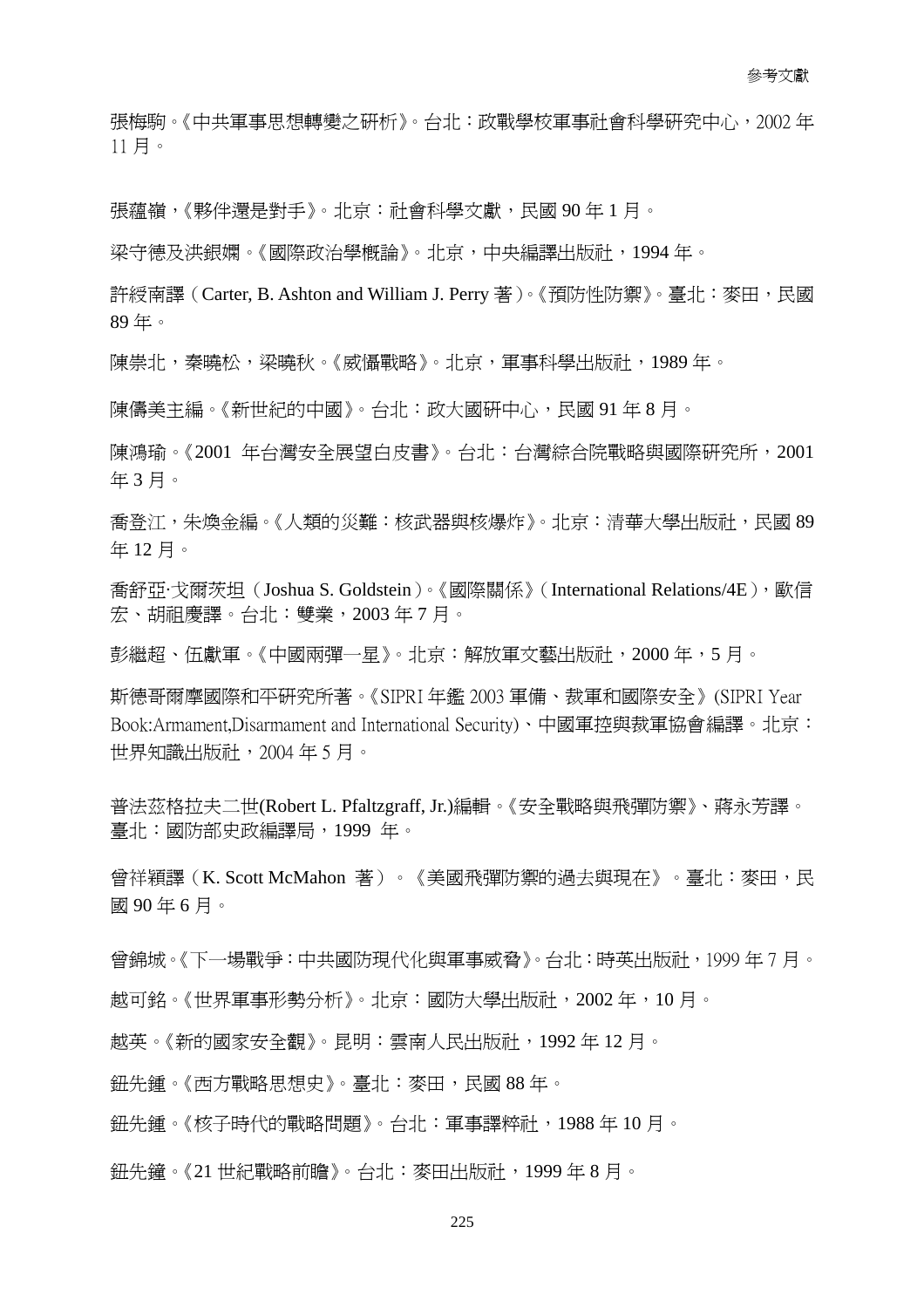黃波、吳德富、李亞林、周炯編著。《核生化武器》。北京:新華出版社,2000 年 10 月。

黃德歐。《改變世界的奈米技術》。台北:瀛舟,2002 年 3 月。

楊永明。《國際安全與國際法》。台北:元照,2003 年 2 月。

楊旭華、蔡仁照編著。《軍事威懾學概論》。山西:書海出版社,1989 年 12 月。

葛東升。《2003 年世界軍事年鑑》。北京:解放軍出版社,2003 年,12 月。

解放軍出版社編。《新時期軍隊建設重要論述》。北京,解放軍出版社,民國 76 年。

詹姆士‧史密斯(James M.Smith)。《在核生化威脅中尋求國家安全》、國防部史政編譯 室譯。台北:國防部史政編譯室, 2002 年 4 月。

過平。《信息戰淺析》。北京:現代軍事出版社,1998 年 8 月。

熊光楷。《國際戰略與新軍事變革》。北京:清華大學出版社,2003 年 10 月。

趙雲山。《中國導彈及其戰略》。台北:三友圖書,1997 年 4 月。

劉西堯,《我當總理聯絡員前後》。北京:中央文獻出版社,1987 年 12 月。

劉義昌、庫桂生主編。《有中國特色國防建設理論》。北京:軍事科學出版社,1993 年。

劉慶元。《解析中共國家安全戰略》。台北:揚智出版社,2003 年 11 月。

德特勒夫·巴爾特 (Detlef Bald) 著。《核子威脅:1945 年 8 月 6 日,廣島》,蔣仁祥及 王宏道譯。台北:麥田出版社,2000 年 12 月。

歐信宏、胡祖慶譯(Joshua S. Goldstein)。《國際關係》(International Relations/4E)。 台 北:雙業,2003 年 7 月。

滕藤主編。《鄧小平理論與世界之交的中國國際戰略》。北京:人民出版社,2001 年 3 月。

鄭端耀。《國際不擴散建制運作與發展》。台北:漢威,2000 年 3 月。

鄧小平。《鄧小平文選第 3 卷》。北京:人民出版社,民國 83 年。

曉兵、清波。《中國軍隊能否打贏下一場戰爭》。重慶:西南師範大學,1993 年。

錢其琛。《外交十記》。北京:世界知識出版社,2003 年 10 月。

閻學通等。《中國與亞太安全》。北京:時事出版社,民國 88 年。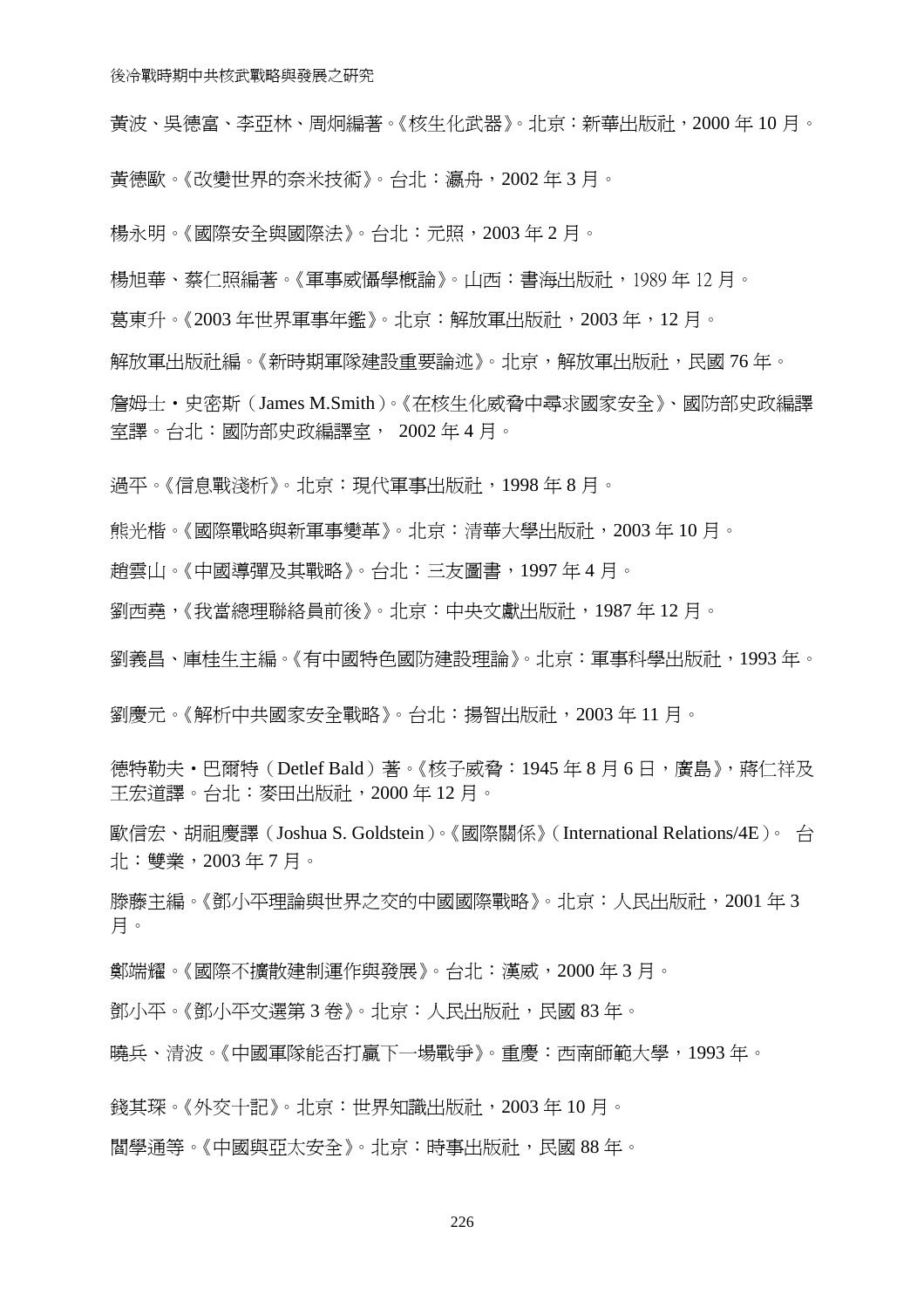薄一波。《若干重大決策事件回顧下卷》。北京:新華出版社,1993 年 6 月。

薄富爾(Andre Beaufre)著。《戰略緒論》,鈕先鍾譯。台北:麥田,2000 年 2 月。 韓生民主編。《走向 21 世紀的外國軍隊建設》。北京:軍事科學出版社,1996 年。

韓懷志。《當代中國的軍事工作》。北京:中國社會科學出版社,1989 年。。

聶榮臻。《聶榮臻回憶錄》。北京:解放軍出版社,1984 年。

羅傑.克里夫(Roger Cliff)。《中共商用科技的軍事潛力》、國防部史政編譯局譯。台北: 國防部史政編譯局,2001 年 8 月。

譚傳毅。《中國人民解放軍之攻與防》。臺北:時英,民 89 年 11 月。

## 二、英文書籍

Bates ,Gill and Taeho Kim. *China's Arms Acquisitions From Abroad: A Quest For 'Superb and Secret Weapons.* Oxford: Oxford University Press. 1995.

Bernard ,Cole and Paul H.B. Godwin."Advanced Military Technology and the PLA : Priorities and Capabilities for the 2lst Century. " in Larry M. Wortzel ,ed.,T*he Chinese Armed Force in the 2lst Century.*Carlisle Barrack, pa.: U.S. Army War College Strategic Studies Institute,1999.

Carter Ashton B., William J. Perry, and John D. Steinbrune. *A New Concept of Cooperative Security.*Washington ,DC: The Brookings Institution,1992.

*China's Security: The New Roles of the Military .*Boulder: ynne Rienner Press,1998.

David ,Held. Anthony McGrew. David Goldblatt, & Jonathan Perraton.eds. *Global ransformations :Politics, Economics ,and Culture* .England Oxford:Polity Press 1999.

Eyre, Dona P. and Mark Suchman."Status, Norms, and the Proliferation of Conventional Weapons: An Institutional Theory Approach." in *The Culture of National Security: Norms and Identity in World Politics***.** ed., Peter J. Katzenstein, 82-85.New York: Columbia University Press, 1996.

Goodman,David S. G. and Gerald Segal . *China's in the Nineties: Crisis Management and Beyond* .Oxford: Oxford Univ. press,1991.

Graybeal,Sidney N. and Patricia A. McFate."Strategic Defensive Arms Control." in Arms Control toward the 21st Century, Jeffrey A. Larsen and Gregory J. Rattray, 119-137.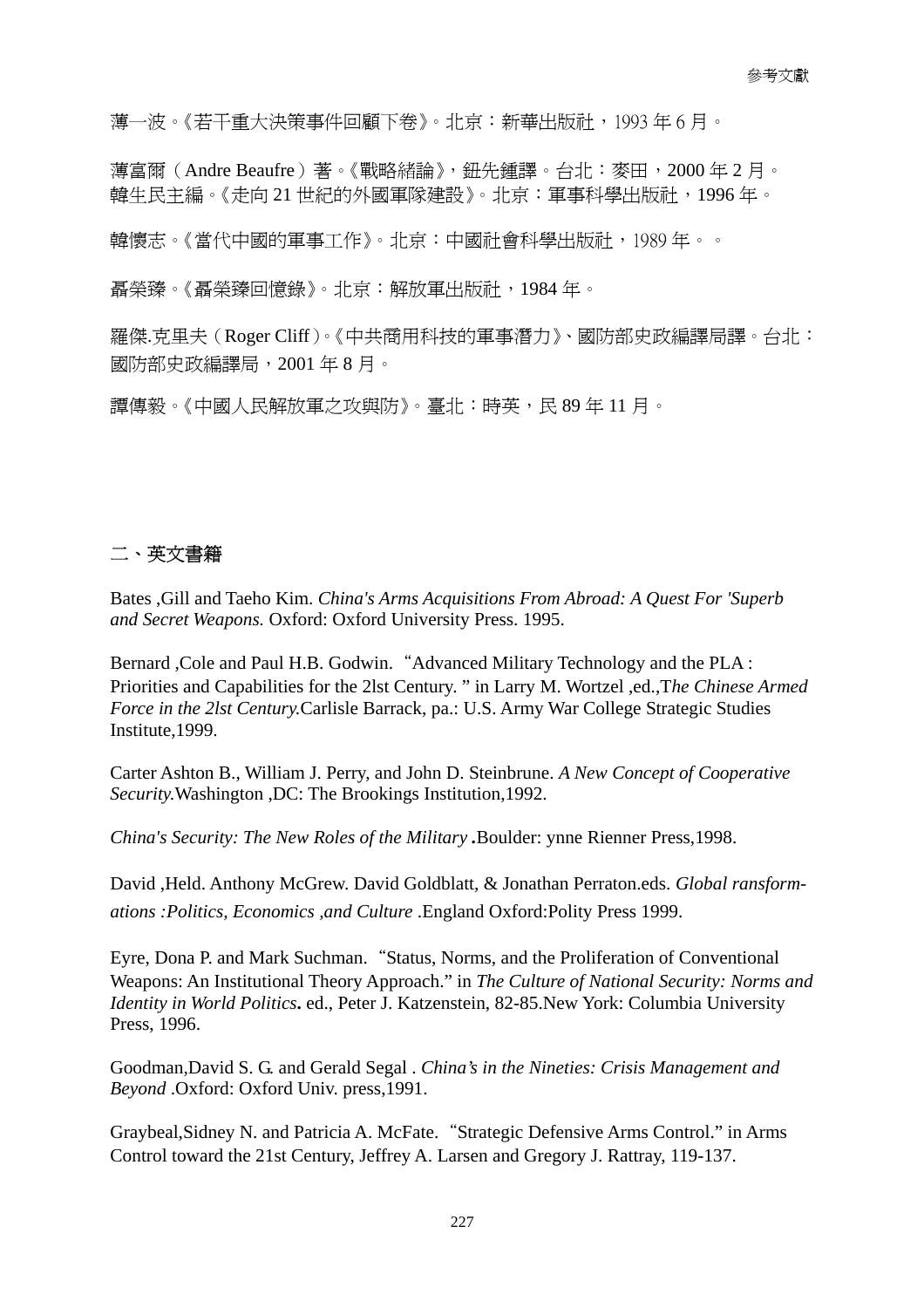Jane's Information group*.Jane's Nuclear, Biological and Chemical Defence 2001-2002***.**  London: Jane's Information group,2001.

Jensen ,Lloyd. *Bargaining for National Security: The Postwar Disarmament Negotiations* **.** Columbia, South Caroline: University of South Carolina Press,1988.Lynne Rienner Publishers, Inc, 1996.

John Leicester."Official: US missile shield could force China to deploy more warheads." Associated Press, May 11, 2000.

Johnston ,Alastalr Iain. "Prospects for Chinese Nuclear Force Modernization : Limited Deterrence versus Multilateral Arms Control ,"in *China's Military in Transition.*ed David Shambaugh and Ric-hard H.Yang,297-298. Oxford :Clarendon Press,1997.

Johnson,Robert E. "China's Nuclear Forces and Policies." in Larry M. Wortzel,ed.*China's Military Modernization-International Implications.*Connecticut: Greenwood Press, 1988.

Jones,Rodney W. and others eds. *Tracking Nuclear Proliferation: A Guide in Maps and Charts, 1998.*New York: Carnegie Endowment for International Peace, 1998.

Kan,Shirley and Robert Shuey , *China : Ballistic and Cruise Missiles.*Washington, D.C.: Congressional Research Service, Library of Congress,1998.

Lin ,Chong-pin. *China's Nuclear Weapon Strategy : tradition within Evolution.*Lexington, MA: Lexington Book,1988.

Manning Robert A., Ronald Montaperto, and Brad Roberts. *China,Nuclear Weapons, and Arms Control: A Preliminary Assessment.*New York: Council on Foreign Relations, 2000.

McMahon ,K. Scott. *Pursuit of the Shield-The U.S. Quest for Limited Ballistic Missile Defense .*University Press of America, Inc, 1997.

Mel ,Gurtov and Byong-Moo Hwang. *China's Security: The New Roles of the Militar.,*  Boulder: ynne Rienner Press,1998.

Michio ,Kaku and Daniel Axelrod. *To Win a Nuclear War: The Pentagon's Secret War Plans*  Lewis John Wilson and Xue Litai. *China Builds the Bomb.* Stanford: Stanford University Press. 1988.

National Academy of Science. *Nuclear Arms Control: Background and Issues .* Washington, D.C.: National Academy Press, 1985 .

Norris Robert S., Andrew S. Burrows ,and Richard W. Fieldhouse. *British, French, and Chinese Nuclear Weapons.*Boulder: Westview Press. 1994.

Pollock,Jonathan D. "China as a Nuclear Power. " in Willian H. Overholt, *Asia's Nuclear Future.*Boulder,Col.:Westview,1977

Sagan Scott D.and Kenneth N. Waltz. *The Spread of Nuclear Weapons: A Debate* .New York: W.W. Norton,1995.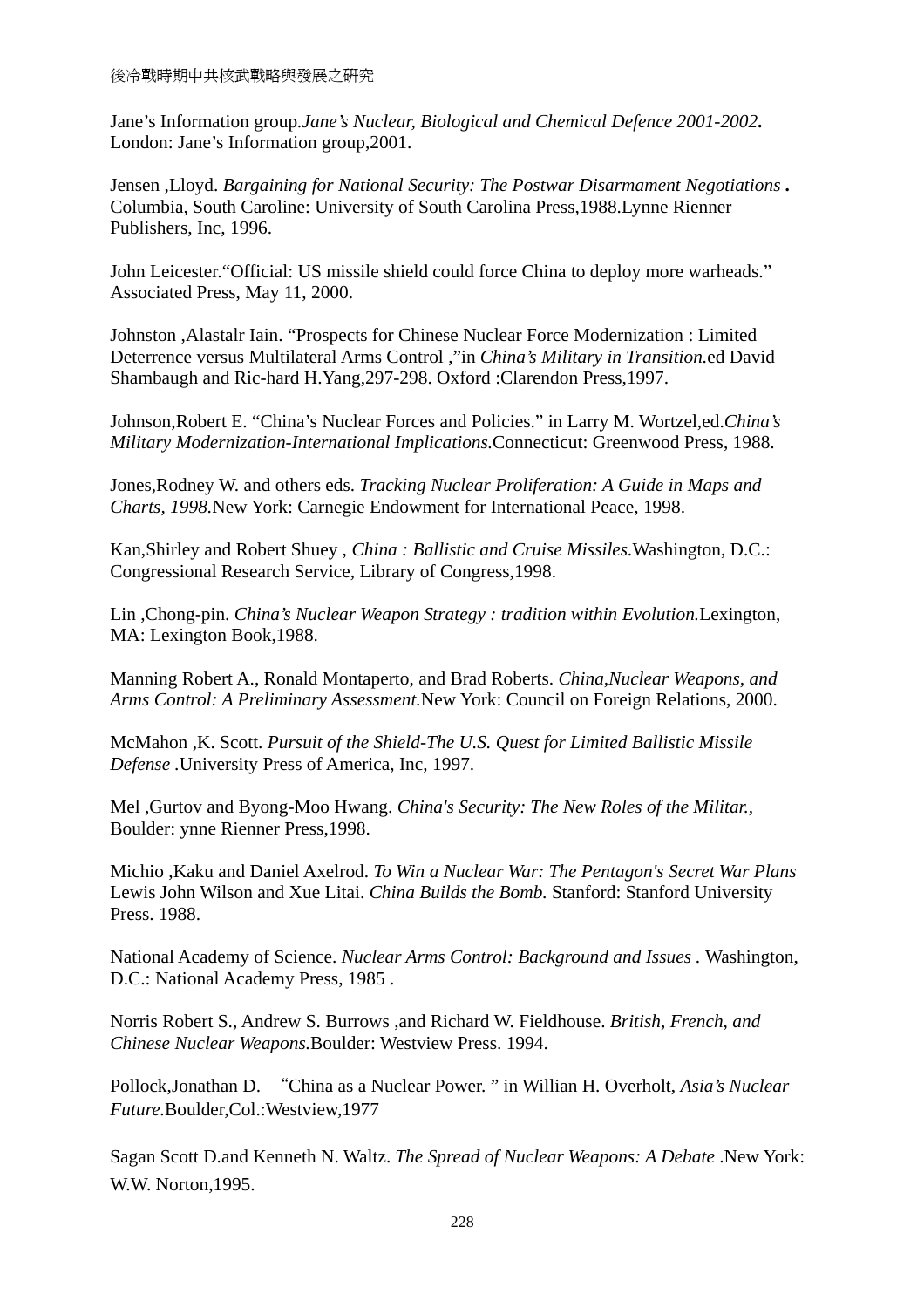Saunders ,Phillip and Jing-Dong Yuan. "China's Strategic Force Modernization: Three Scenarios and Their Implications for the United States." Center for Nonproliferation Studies, Monterey Institute of International Studies, 2003. forthcoming

Schelling ,Thomas C. *Arms and Influence.*(New Haven, Ct.: Yale University Press, 1996.

Sheehan ,Micharl J. . *Arms Control: Theory and Practice* **.**Oxford: Basil Blackwell, 1988.

*SIPRI Yearbook 1998:Armmens.* Disarmament and International security.Oxford : Oxford university Press,1999.

Smith,Gerard. *Double Talk:The Story of SALT*Ⅰ**.**New York:Doubleday &Co,1980.

"Statement by the President of the Security Council." in *The United Nations and Nuclear Non-Proliferation.*(New York: UN Department of Public Information ,1995.Boston**:**  South End Press,1986.

### 貳、期刊論文

一、中文期刊

丁樹範。〈中共對「美國戰區飛彈防禦計畫」的態度的態度〉。《問題與研究》,38 卷 11 期。1999年11月,百1-17。

丁樹範。〈演變中的中共戰略核子武力〉。《中國大陸研究》,32 卷,第 2 期。1989 年 8 月,頁 55-65。

于有慧。〈中共的大國外交〉。《中國大陸研究》,42 卷 3 期。1999 年 3 月,頁 47-56。

王春芳,沈新榮。〈貫徹江澤民科技強軍思想的思考〉。《現代軍事》(北京),1998 年 1 月,頁 34-36。

王高成。〈從小布希東亞之行看美國亞太戰略〉。《遠景季刊》,第三卷,第二期。2002 年 7 月,頁 75-78。

冬鷹著。〈NMD 系統的發展〉。《全球防衛雜誌》,第 176 期。1999 年 4 月,頁 60-62。

成今。〈中國崛起須過『周邊環境』關〉。《廣角鏡》(香港),2000年7月,頁35-39。

冷眸。〈台灣放棄分裂才能止戰〉。《廣角鏡月刊》(香港), 2000年5月號,頁44-49。

吳建德。〈後冷戰時期中共的核武與戰略〉。《共黨問題研究》,第 22 卷第 4 期。1997 年, 頁 27-36。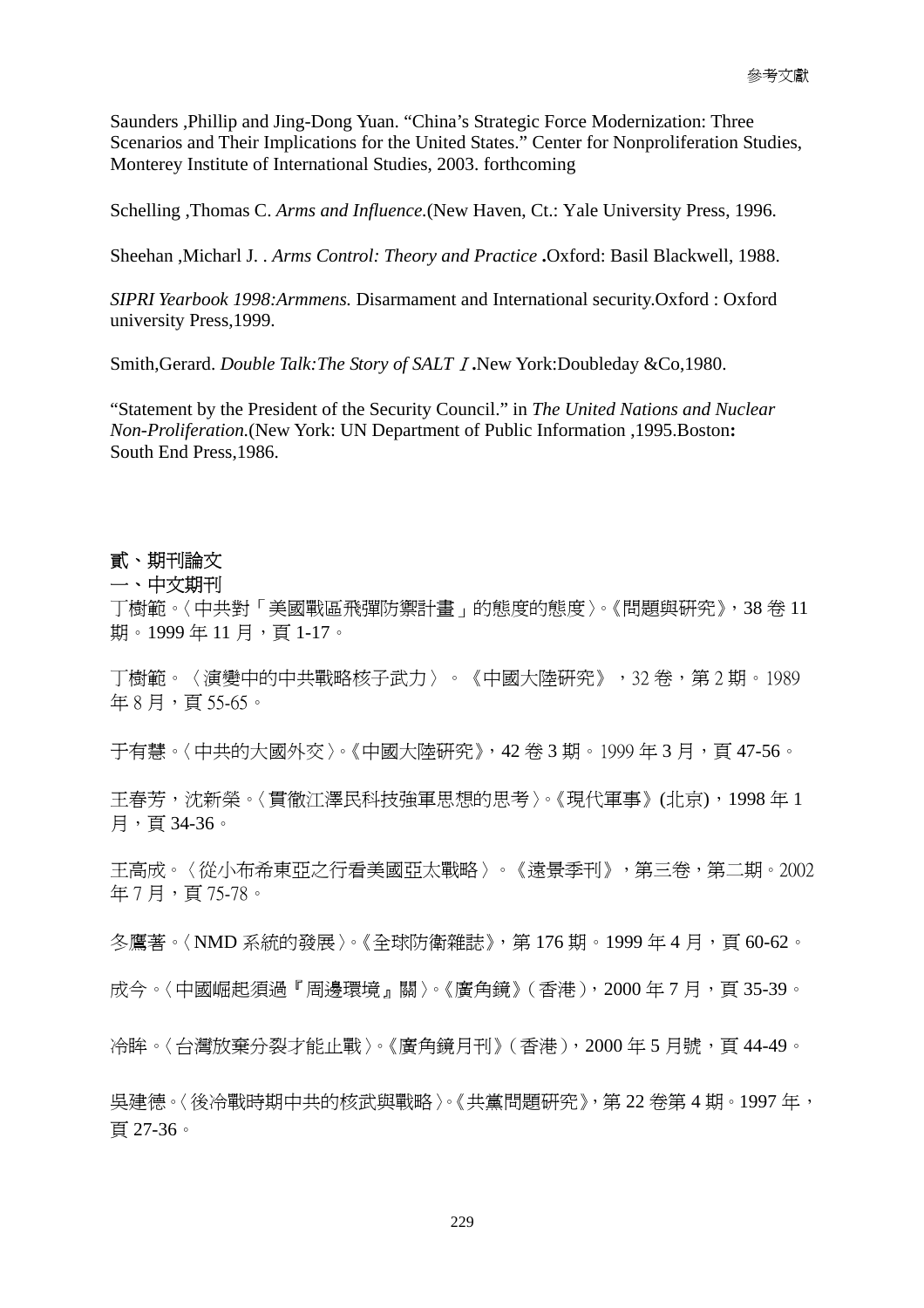汪徐和。〈國際軍控與裁軍的發展趨向〉。《現代國際關係》(北京),1998 年第 4 期。1998 年 4 月,頁 28-35。

孟德聲。〈國際強權的驕縱與瘋狂:中華民族所遭受的核武威脅〉。《海峽評論》(香港), 第 136 期。2002 年 4 月,頁 10-13。

林麗香。〈中共與美國在東南亞的競逐〉。《中共研究》,第36卷第2期。2002年2月, 頁 81-91。

施抄。〈中共『第二砲兵』對台海安全威脅之評析〉。《國防雜誌》,第 11 卷第 8 期。台 北: 1996年2月16日,頁42-48。

唐家璇。〈為了爭取和平與發展的國際環境--新中國外交理論與實踐〉。《瞭望新聞週刊》 (香港),第 39 期。1999 年 9 月 27 日,頁 23-30。

徐斯檢。〈全球化:中國大陸學者的觀點〉。《中國大陸研究》。43 卷第 4 期。民國 89 年 4 月,頁 17-21。

殷天爵。〈變動中全球核武力量與發展〉。《國防雜誌》,第 19 卷第 10 期。2004 年 10 月, 頁 27-32。

馬爾賽勒‧杜瓦勒、蕭乃丞譯。〈從核武發展看中共對外政策〉。《國防譯粹》,22 卷 3 期。1995年3月,百46-54。

國安局。〈美「華盛頓觀察」週刊有關中共航太發展之評論摘要〉。《國安局科技情資輯 要》,第10期。2003年5月,頁103-105。

張立德。〈中共彈道/巡弋飛彈暨二砲部隊〉。《尖端科技》,1999 年 2 月,頁 28-36。

張寧倫譯,Litak Xue 著。〈第二階段的戰略展望—中共核武戰略之演變〉。《中華戰略學 刊》,85 年春季刊。1996 年 3 月,頁 166-181。

張寧倫譯、Jonathan D. Pollack 著。〈中共核武政策的前景〉。《中華戰略學刊》,84 年春 季刊。1995年3月,頁189-197。

張寧倫譯、Litak Xue 著。〈中共核武戰略之演變〉。《中華戰略學刊》,85 年春季刊。1996 年 3 月,頁 166-181。

陳一新。〈從布希外交團隊與領導風格看美國外交與兩岸政策〉。《遠景季刊》,第二 卷, 第一期。2001年1月, 頁6-12。

陳文腎。〈柯林頓政府的核武政策〉。《問題與研究》。第37 卷第5期。1998年5月,頁  $1-16$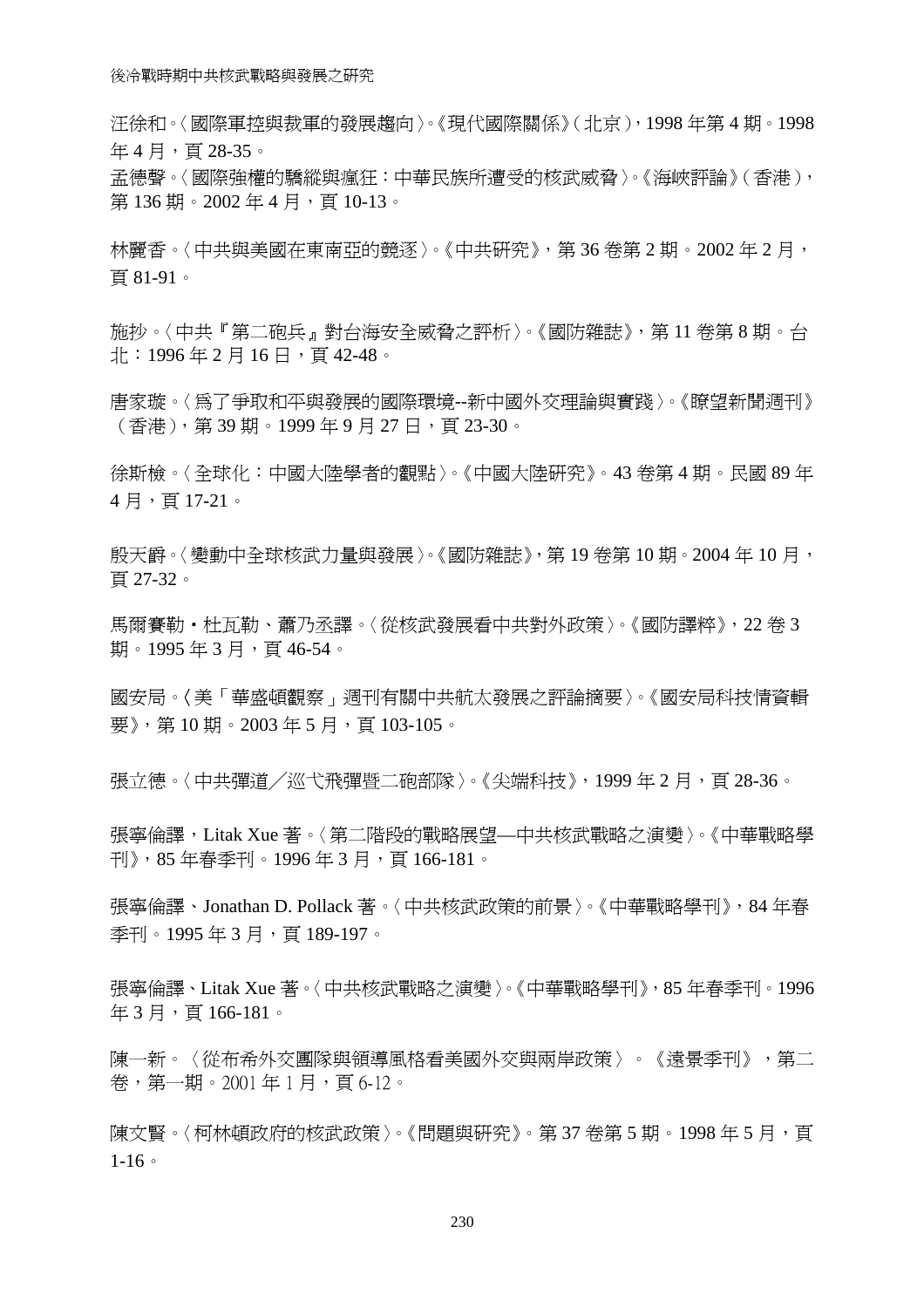陳文賢。〈國際環境對中共核武政策發展的影響〉。《問題與研究》,38 卷 2 期。民國 88 年2月,頁1-5。

陳世民。〈從「不首先使用核武」之爭議論核武角色之演變〉。《問題與研究》,37 卷 10 期。1998年10月,頁23-35。

陳顯泗、弋勝。〈冷戰後東盟國家的軍事戰略調整及其發展趨勢〉。《中國軍事科學》(北 京),2000 年第 1 期,頁 144~145。

鈕先鐘。〈中共核武發展的評估〉。《國防雜誌》,11 卷 11 期。1996年5月,百50-62。

楊念祖。〈中共軍事戰略的演進與未來發展趨勢〉。《中國大陸研究》,第 42 卷第 10 期。 1999年10月,百83-92。

楊念祖。〈全面禁止核試條約與中共核武發展〉。《中共研究》,30 卷 9 期。1996 年 9 月, 頁 9-17。

鄒霎華。〈戰區導彈防禦(TMD)與全球和地區安全的關係〉。《國際問題研究》,1998 年第 1 期。1998 年,頁 12-19。

熊光楷。〈世紀之交的國際戰略形勢和周邊安全環境〉。《國際戰略研究》(北京),第 1 期。2000年,頁10-20。

劉廣華譯(Robert S. Dundney&Peter Grier 著)。〈布希政府核武藍圖〉(Buch's Nuclear Blueprint )。《國防譯粹》,29 卷 6 期。台北:國防國防部史政編譯室,2002 年 6 月,頁 48-57。

鄭大誠譯(John Hill 著)。〈中(共)美關係之限武議題〉(USA Presses on Arms Control )。 國防譯粹》,29 卷 7 期。台北:國防國防部史政編譯室,2002 年 7 月,頁 18-22。

蕭慕明。〈中國大陸航天科技的發展〉。《中國大陸研究》, 1992年5月, 頁43-68。

閻學通。〈中共的東亞安全政策〉。《中國社會季刊》(北京),1995 年春季卷總第 10 期,頁 1-8。

閻學通。〈中國的新安全觀與安全合作構想〉。《現代國際關係》(北京),1997 年第 11 期,頁 6-14。

鍾堅。〈中共早期核武建軍〉。《尖端科技》,199 期。2001 年 3 月,頁 42-53。

譚中。〈美國會對中國使用核武器嘛? 〉。鏡報月刊(香港),2002 年 5 月號,頁 46-49。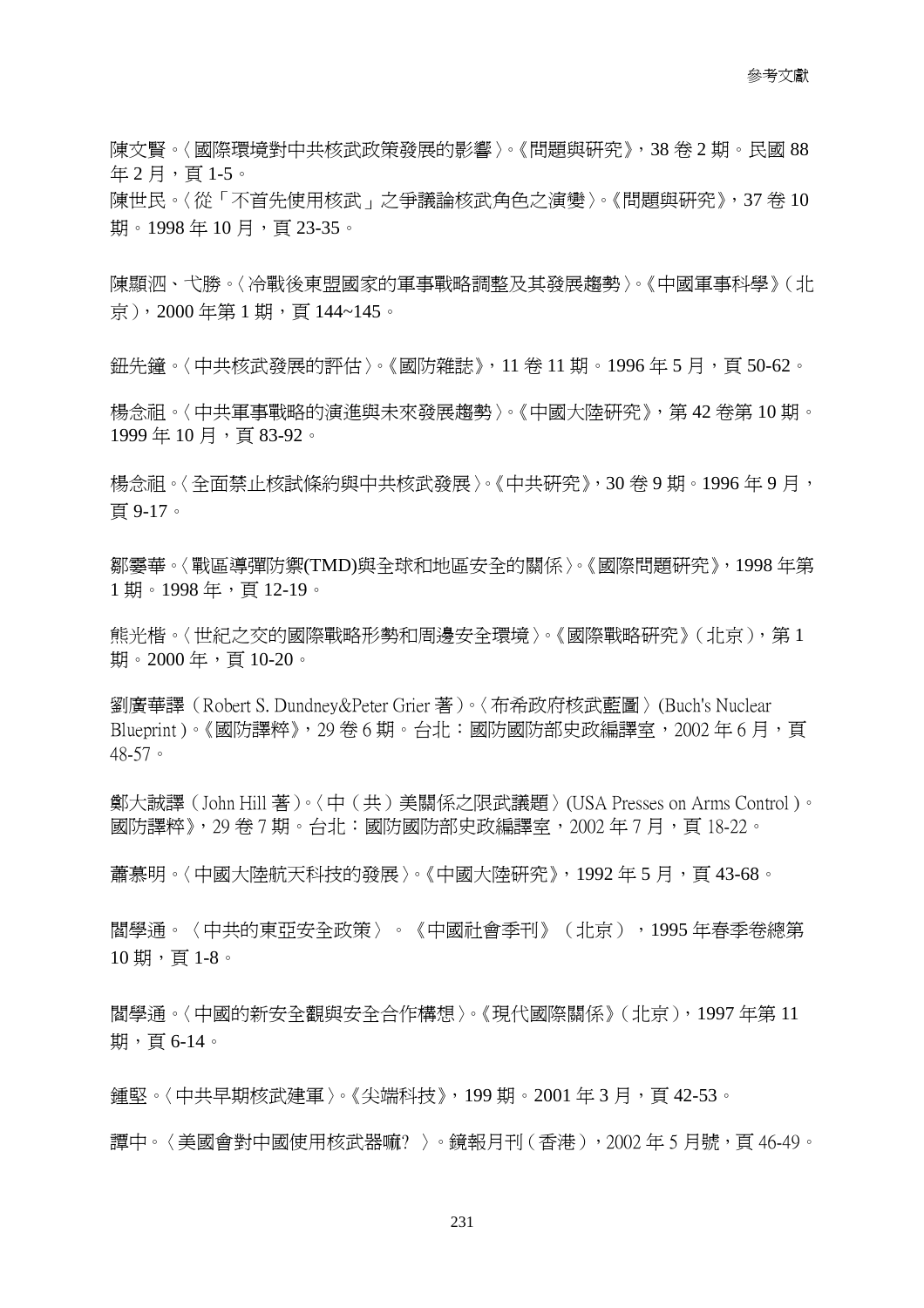## 二、英文期刊

Art ,Robert J. "To What End Military Powe." *International Security*(spring 1980): pp.4-6.

Chittaranjan ,Kalpana."The ABM Treaty and US NMD." *Strategic Analysis,* Vol. 22,No. 2(May 1998):pp.209-219.

Clark,Phillip."Chinese Designs on the Race for Space."*Jane's intelligence Review*,Vol. 19,No.4(April),1997: pp.8-13.

"Clinton Steps Up Effort to Enact l985 Sino-U.S. Nuclear Agreement." *Arms Control Today*,Vol 27,No.6(Septemberl997):pp.29-39.

Glaser,Bonnie S."China's Security Perceptions: Interests and Ambitions."*Asian Survey*23 (March 1993): pp.251-258.

Glaser ,Charles L.and Steve Fetter."National Missile Defense and the Future of U.S. Nuclear Weapons Policy." *International Security*, Vol.26, No.1,Summer 2001:pp. 62-63.

Green, Michael J. and Toby F. Dalton."Asian Reactions to U.S.Missile Defense."*The National Bureau of Asian Research Analysis*, vol.11, no.3 (1999) : pp.6-13..

Holsit, K. J." International Contest of Comprehensive national Strength." *International Strategic Studies.* No.4(Dec.1989),pp.27-37.

Johnston ,Alastair Iain." China's New 'Old Thinking: The Concept of Limited Deterrence.**"** *International Security*, Vol. 20, No. 3 (Winter 1995-96): pp. 5-42.

Johnston ,Alastair Iain."Prospects for Chinese Nuclear Force Modernization: Limited Deterrence Versus Multilateral Arms Control," *The China Quarterly* (June 1996):pp.552-558.

John ,Caldwell and Alexanber T,Lennon."China's Nuclear Modernization Program," *Strategy Rview*(Fall 1995):pp.28-31.

Lewis ,John W. and Di Hua.."China's Ballistic Missile Programs : Technologies, Strategies, Goals. ." *International Security,* Vol. 17, No. 2 (Fall 1992):pp.31-39.

Li Bin. "The Impactof U.S. NMD on Chinese Nuclear Modernization." *Pugwash Newsletter*, Vol. 38, No. 1 (June 2001):pp.24-31.

Malik ,J Mohan. "China`s Policy Towards Nuclear Arms Control in the Post-Cold War Era," *Contemporary Security Policy*,Vol.16,No.2(August 1995):pp.11-15.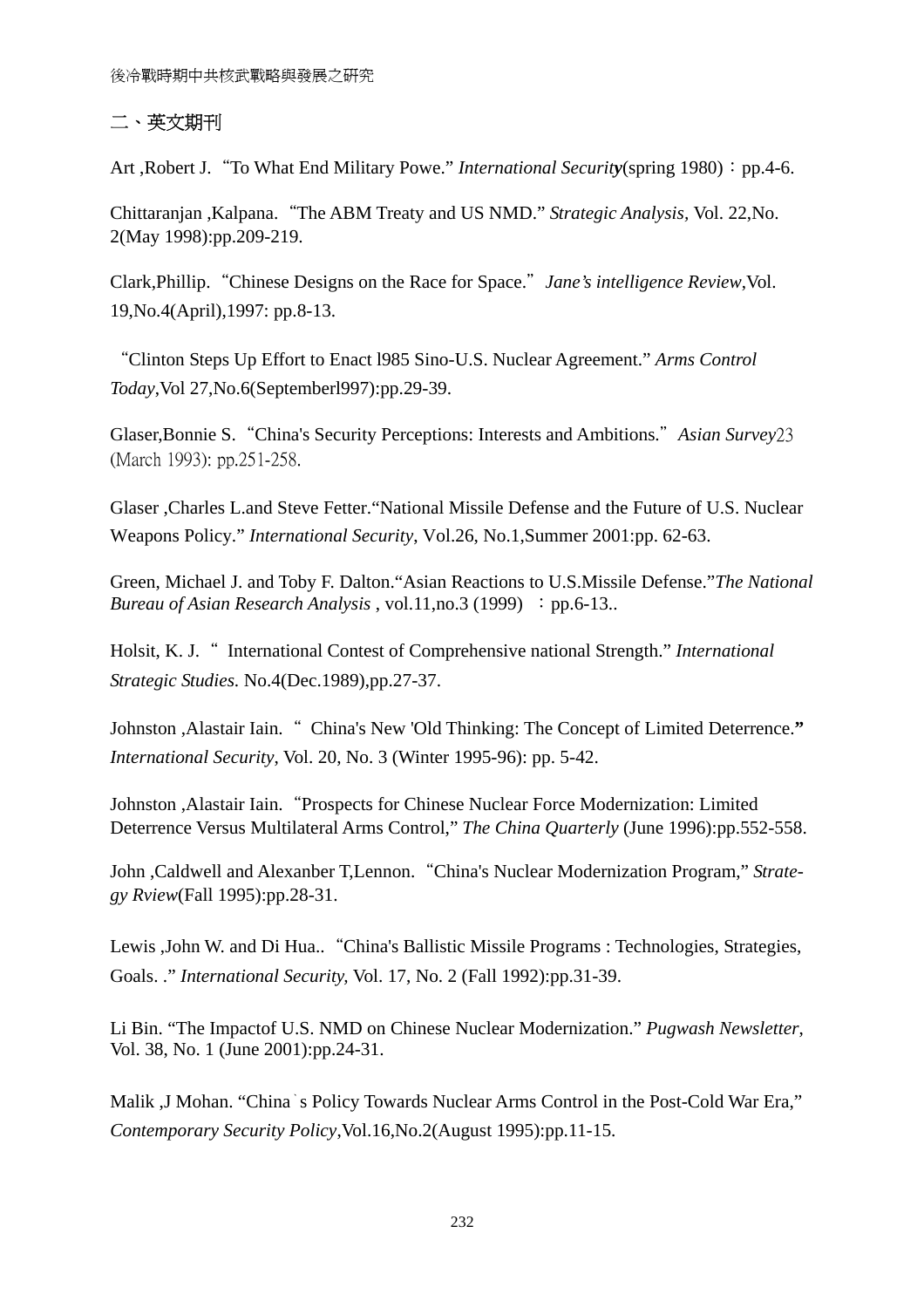Mason, Peter W. "Public International Law: Arms Control and Disarmament," *International Lawyer, Vol.34, No.2,* ( Summer 2000):pp.609-623.

Nye,Joseph S."U.S. Security Policy:Challenges for the 2lst Century." *Commentary*, No.19 (August /September l998):pp.16-24.

Paul ,Godwin and John J. Schulz."Arming The Dragon For The 21st Century: China's Defense Modernization Program ."*Arms Control Today*( December 1993): p96-13.

Sagan,Scott D."The Commitment Trap: Why the United States Should Not Use Nuclear Threats to Deter Biological and Chemical Weapons Attacks." *International Security 24*, no. 4 (Spring 2000):pp. 85-115.

Samuel ,kim."East Asia and Globalization: challenges and Responses*.*" *Asian Perspectine*  ,vol.23,no.4(1999):pp.10-17.

Shambaugh,David."Chinese Military :Real or Paper Tiger?"*The Washington Quarterly*, 19/2(Spring 1996):p.18-27.

Watkins ,Sharon A.."DeterrenceTheory:Expectations and Illusions."*The Journal of strategic studies* (Dec,1982):pp.421-431.

Weeks,Jennifer."Sino-U.S. Nuclear Cooperation at a Crossroads." *Arms control Today* ,Vol. 27,No.4(June/July1997):pp.7-15.

## 參、中文學術論文

一、研討會論文

丹尼斯.希其(Dennis V. Hickey)。〈中國的軍事現代化與台灣軍事改革:進程、問題與 展望〉,第四屆台灣國國防國際研討會。中華民國國防政策與戰略研究學會主辦,2004 年 2 月 29 日。

手惠民、陳漢華。〈美國的全球戰略與中共及台灣問題〉,第二屆國家安全與軍事戰略 國際學術研討會論文集。國防大學主辦,民國 90 年 12 月。

王高成。〈九一一事件後美國外交政策與亞太安全〉,第三屆國家安全與軍事戰略學術研 討會。國防大學主辦,民國 91 年 11 月 6 日。

季北慈。〈美國亞太安全政策:反恐怖主義、四年期國防總檢及其他〉,第二屆國家安 全與軍事戰略國際學術研討會論文集。國防大學主辦,民國 90 年 12 月。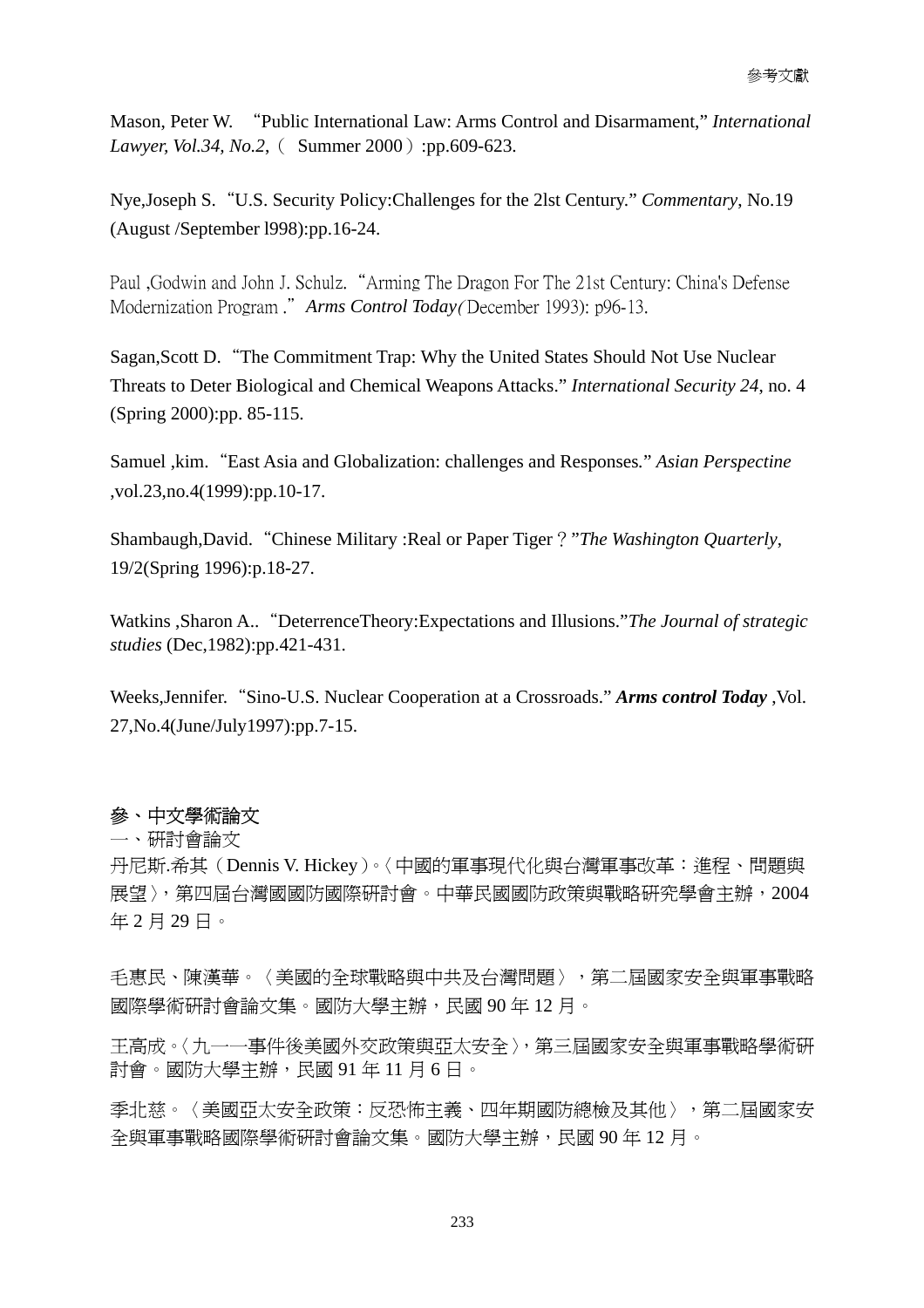金東信(Dong-Shin Kim)。〈美國調整軍事佈署對於亞太區域安全的影響〉(The implication of the US adjustment of military deployment toward the Asia Pacific regional security),  $\mathbb{E}$   $\mathbb{I}$ 大學九十三年度國外學者激訪專題講座。國防大學主辦,民國 93年6月3日。

陳一新。〈TMD 與台灣安全〉,戰區飛彈防禦體系與台灣安全論文集。民國 88年7月。

陳一新。〈布希政府的亞太政策與美中台三邊關係〉,第三屆國家安全與軍事戰略學術研 討會。國防大學主辦,民國 91 年 11 月 6 日。

楊念祖。〈從美國東亞戰略的演變看對台安全的影響〉,第三屆國家安全與軍事戰略學術 研討會。國防大學主辦,民國 91年11月6日。

蔡宗杰。〈美國霸權變遷與兩岸關係關展〉,國際關係理論與實踐學術研討會。國立政治 大學主辦,民國92年7月5日。

鍾堅。〈廿一世紀高技術條件下中共之核打擊力〉,第五屆國防管理研討會論文集。台北 國防管理於院,1996 年 12 月 21 日。

鐘堅。〈公元 2010 年中共核生化戰力及對我危害評估〉,89 年核生化軍事學術研討會。 陸軍化學兵學校主辯,民國 89 年 4 月 12 日。

### 二、碩士論文

李雨林。〈美國亞太飛彈防禦對未來臺海兩岸安全影響評析〉。(國立政治大學外交學系, 碩士論文,民國 91 年 1 月。

歐淑惠。〈中共戰略的分析:主要因素與演變趨勢〉。淡江大學戰略所,碩士論文,1993 年。

### 肆、網路資料

### 一、英文網路專書及文件

Anthony H.Cordesman."**The Global Nuclear Balance: A quantitative Arms Control An**alysis." Washington,DC:CSIS,2002.http://www.csis.org/burke/mb/GlobalNucBal020202.pdf

Brad Roberts."**China-U.S. Nuclear Relations :What Relationship Best Serves U.S. Interests?**"(IDA Paper P-3640 Log: H 01-001597 August 2001),p15.http://www.dtra.mil/ about ASCO/publications China-US relations.pdf.

Brad Roberts . "**East Asia's Nuclear Future:A Long-Term View of Threat Reduction.**" (IDA Paper P-3641 Log: H 01-001598 August 2001) http://www.dtra.mil/about/ASCO /publications/final.pdf.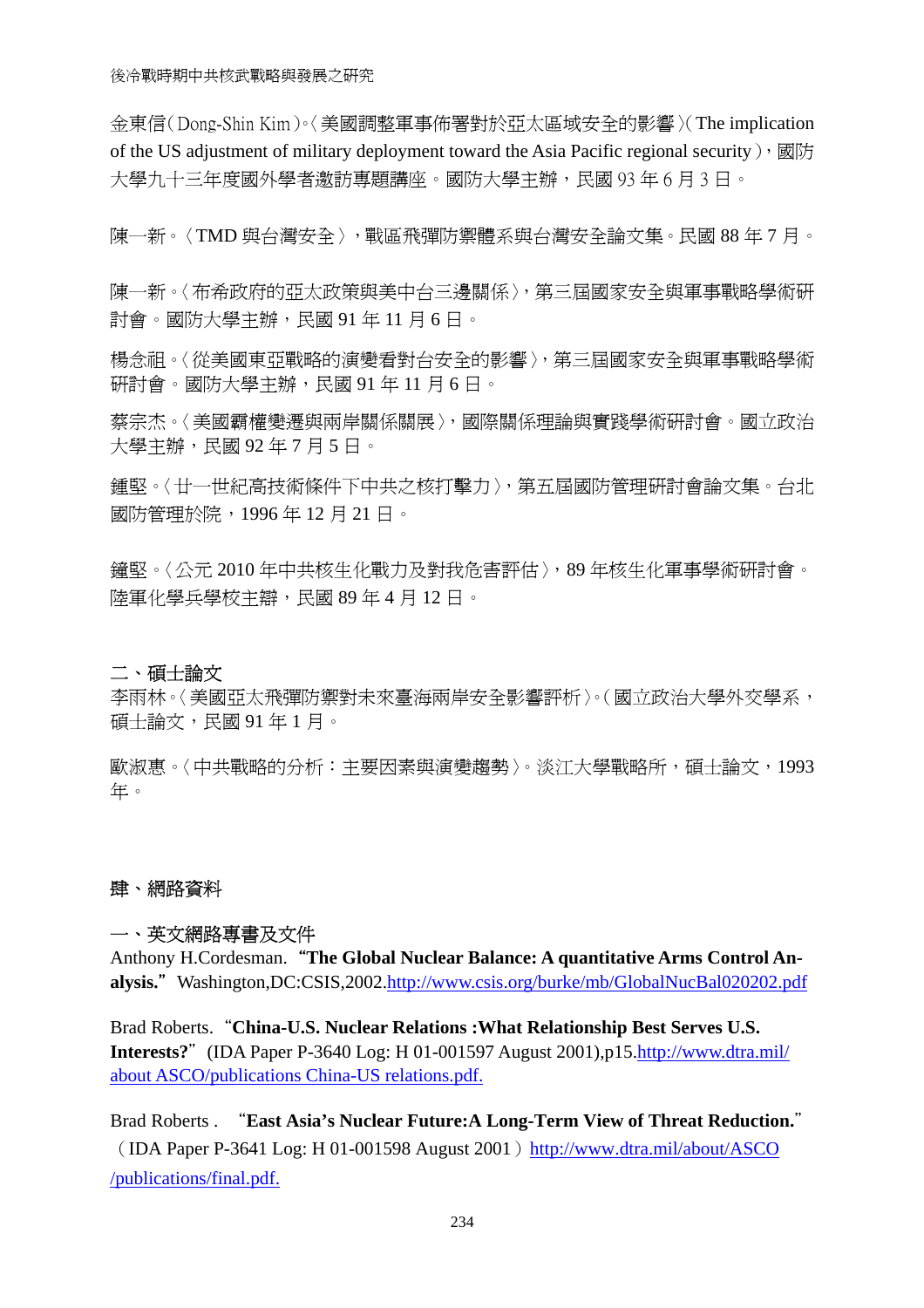Deadly Arsenal. "China's Nuclear Weapons". Proliferation Brief 5, (May 2002). http:// [www.ceip.org/files/nonprolif/templates/Publications.asp?p=8&PublicationID=971](http://www.ceip.org/files/nonprolif/templates/Publications.asp?p=8&PublicationID=971)

Department of Defense."**Annual Report on the Military Power of the People's Republic of China.**" July 12,2002,p.27.http://www.defenselink. mil/news /Jul2002/d20020712 china.pdf.

Donald Baucom. "*National Missile Defense: An Overview (1993-2000)* **.** "Ballistic Missile Defense Organization. at [http://www.acq.osd.mil/bmdolink/html/nmdhist.html.](http://www.acq.osd.mil/bmdolink/html/nmdhist.html)

Department of Defense."**Annual Report on the Military Power of the People's Republic of China.**"July 12, 2002, p. 27. http://www.Defenselink.mil/news/Jul2002/d20020712 china.pdf.

George W. Bush. **"The National Security Strategy of the United States of America."** The White House, September2002.http://www.whitehouse.gov/nsc/nss.pdf.

Gill,Batesand James Mulvenon, Mark Stokes**."The Chinese Second Artillery Corps: Transition to Credible Deterrence"** *in The People's Liberation Army as an Organization: Reference Volume v1.0.* Ed: James C. Mulvenon, Andrew N.D.Yang. 2001. http://www .rand.org/publications/CF/CF182/CF182.ch11.pdf

Henry L. Stimson Center."**Nuclear Weapons and Sino-Indian Relations."**June l5,1998. Available at<http://www.stimson.org/cbm/sapb/brief2.htm>

Jonathan D. Pollack. "Asian-Pacific Responses to a Rising Chin." http://www.rand.org/ publications/CF/CF137/CF137.intro.pdf.

Kelly,James A. "U.S. Policy in East Asia and the Pacific: Challenges and Priorities." June 12,2001.http://www.state.gov/p/eap/rls/rm/2001/3677.htm.

Michael Nacht and Tom Woodrow. " **Nuclear Issues in Strategic Trends in china.** "(U.S.: National Defense University,1998).

http://www.fas.org/nuke/guide/china/doctrine/index.html ·

"**Statement in Connection with the Adoption by the State Duma of the Federal Assembly of the Russian Federation of Laws on the Ratification of the Start II Treaty and of the Package of 1997 Agreements on Anti-Missile Defence."** U.N. Conference on Disarmament ( CD). U.N. Doc. CD/I 611 (April 25, 2000 )., at http://www.unog.ch/disarm/ curdoc/1611.htm.

Stephen J.Flanagan&Michal E.Marti."**The PLA and China in Transition**"(NDU:Washin-Gton ,D.C.,2003),P241. http://www.ndu.edu/inss/books/Books\_2003/China/09\_ch05.htm

The White House. "**The National Security Strategy of the United States of America,**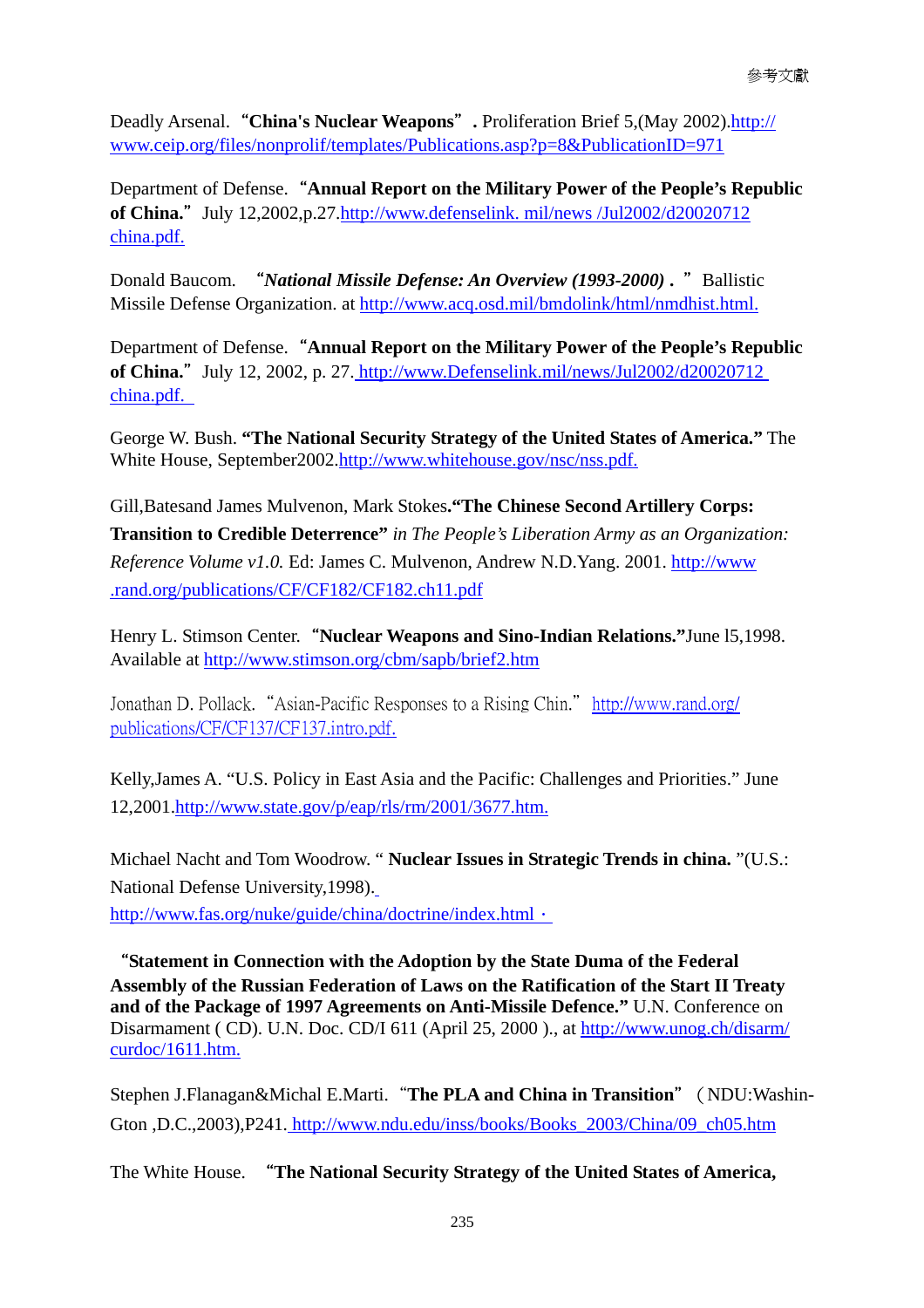**September 2002."** http://www.usnifo. state.gov/topical/pol/terror/secstrat.htm.

"**Treaty on the Reductions and Limitation of Strategic Offensive Arms July 31, 1991, U.S.-Russ."** S. *Treaty Doc. No. 102-20*(1992). http://www.state.gov/www/global/arms /starthtm/start.html .

"**Theater Missile Defense in Northeast Asia:An Annotated Chronology ,1990-Present."**  [http://cns.mils.edu/db/clina/tmdchr/htm.](http://cns.mils.edu/db/clina/tmdchr/htm)

"**U.S. NATIONAL SECURITY AND MILITARY/COMMERCIAL CONCERNS**  WITH THE PEOPLE'S REPUBLIC OF CHINA(COX) " <http://www.access.gpo.gov/> congress/house/hr105851/VIII-02-GenContents.pdf.

Richard A. Paulsen . "The Role of US Nuclear Weapons in the Post-cold war Era. " (Ala: air university,1994);http://www.maxwell.af.mil/au/aul/aupress/Reviews/Major%20R.%20Paulsen.

Robert Manning , Ronald Montaperto,and Brad Roberts."China,Nuclear Weapons,and Arms Control", in Paper examining China's nuclear doctrine, China's security relationships with Russia and the US, and the implications of China's nuclear status on US strategic policy(New York : Council on Foreign Relations, 19 May 2000); http://www.csis.org/pacfor/pac0020.html or [http://www.cfr.org](http://www.cfr.org/).

US National Intelligence Council,"Foreign missile development and the ballistic missile threat though 2015" (unclassified summary),Dec.2001.http://www.cia.gov/nic/pubs/other Product/Unclassifiedballisticmissilefinal.pdf.

Yang Huan. "china's Strategic Nuclear weapons." in Michael Pillsbury,ed.,Chinese View of Future Warfare, Institute of National Strategic Studies. http://www.fas.org/nuke/guide /china/doctrine/huan.htm.

美國國防部 2004年中共軍力報告,頁 7-10。FY04 Report to Congress on PRC Military Power, Pursuant to the FY2000 National Defense Authorization Act, *Annual Report on The Military Power of the PRC*. <http://www.defenselink.mil/pubs/d20040528PRC.pdf>

# 二、中文網路新聞

《中央社》<http://search.cnanews.gov.tw/search/hypage.cgi?HYPAGE=login.htm>

〈新研究稱中共核武政策是否改變有待觀察〉《中央社》。2000 年 4 月 10。

〈中國大陸專家稱太空對抗是未來戰爭新戰〉《中央社》。2003 年 4 月 15 日。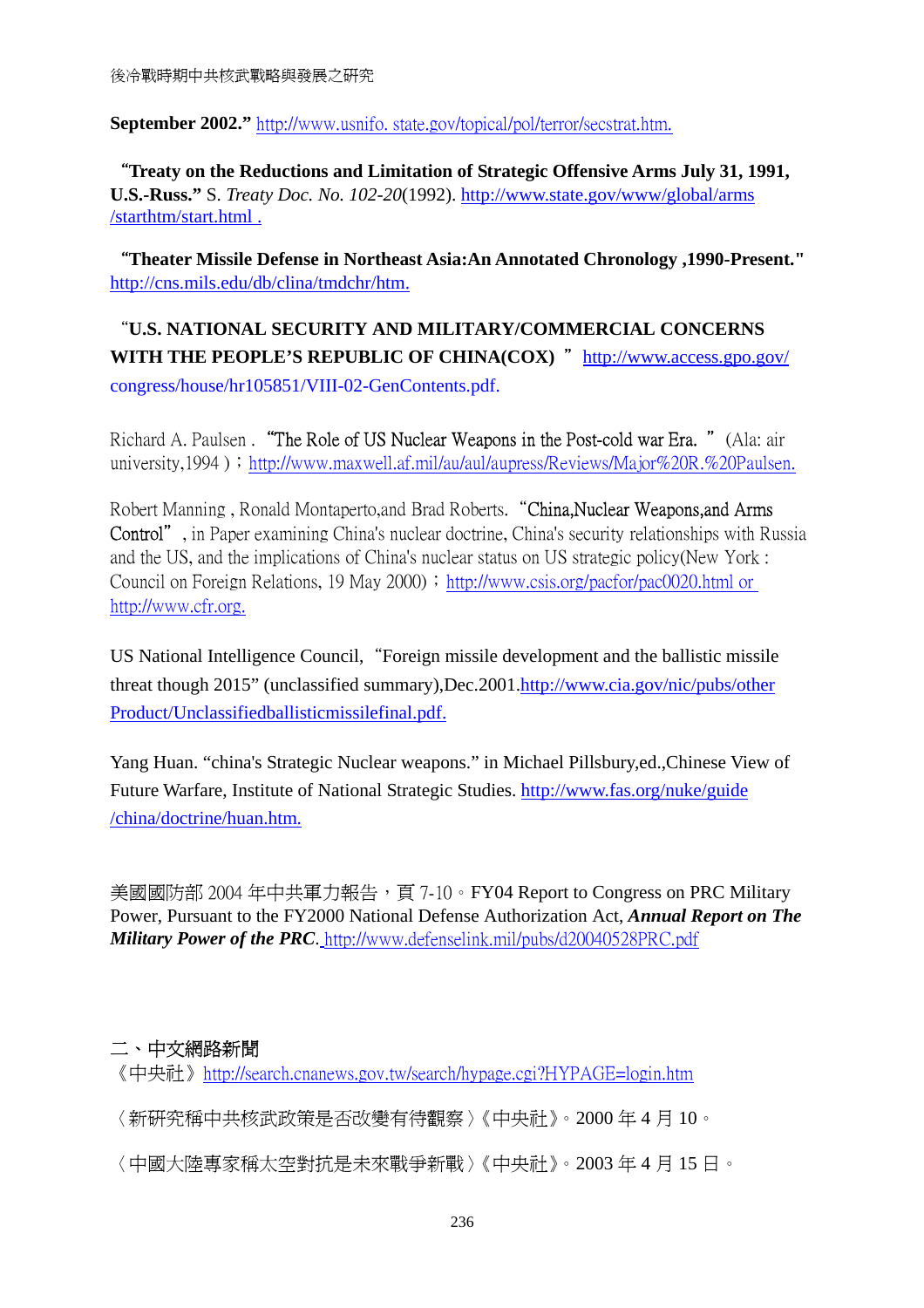〈熊光楷稱世界新軍事變革凸顯五大特徵〉《中央社》。2002 年 7 月 16 日。 〈美國攻擊機動目標能力已大幅改善〉《中央社》。2002 年 5 月 7 日。 〈中央社國際時事分析:美俄將簽裁減核武條約〉《中央社》。2002 年 5 月 17 日。 〈美智庫報告指飛彈防禦對台海將有不好影響〉《中央社》。2003 年 2 月 12 日。 〈北韓問題可能引發東北亞軍備競賽〉《中央社》。2003 年 1 月 12 日。 〈湯曜明:美方至今未和台灣討論TMD〉《中央社》。2003 年 3 月 10 日。 〈日防衛廳將為反飛彈系統開始編列預算〉《中央社》。2003 年 6 月 5 日。 〈美俄計劃明年舉行聯合飛彈防禦演習〉《中央社》。2003 年 6 月 17 日。 〈加國學者認為飛彈防禦反會迫使中共使用飛彈〉《中央社》。2003 年 4 月 4 日。 〈大陸學者指美國核態勢回顧報告立論基礎錯誤〉《中央社》。2002 年 3 月 22 日。

## 三、其它網路資料

*China's Nuclear polices and programs*,. [http://www.nti.org/db/china/doctrine.htm.](http://www.nti.org/db/china/doctrine.htm)

Nuclear Posture Review.http://www.defenselink.mil/news/Jan2002/d20020109npr.pdf

"China's Attitude toward Outer Space/Space Weapons."http://cns.miis.edu/db/china /spacepos .

聯合國網站。http://www.un.org/chinese/aboutun/prinorgs/sc/sres/95/s984.htm.

〈中國 2002 年國防白皮書〉《東森新聞報》。<http://www.ettoday.com2003/11/17>

〈面對核威懾中國如何進行戰役核反擊準備〉《新浪軍事》[http://jczs.news.sina.com.cn10](http://jczs.news.sina.com.cn10/): 41

丁樹範。〈中共為何發展「東風三十一型」飛彈〉http://iir.nccu.edu.tw/analysis/c-paper1.html

#### 伍、報章新聞

〈中共加入「核供應國集團」〉《聯合報》。2004年5月29日,A13。

〈中共防衛線向第二鳥縺推淮〉《中國時報》。2004年8月23日,A3。

〈中共要突破西太防線「和美對幹」〉《中國時報》。2004年8月23日,A3。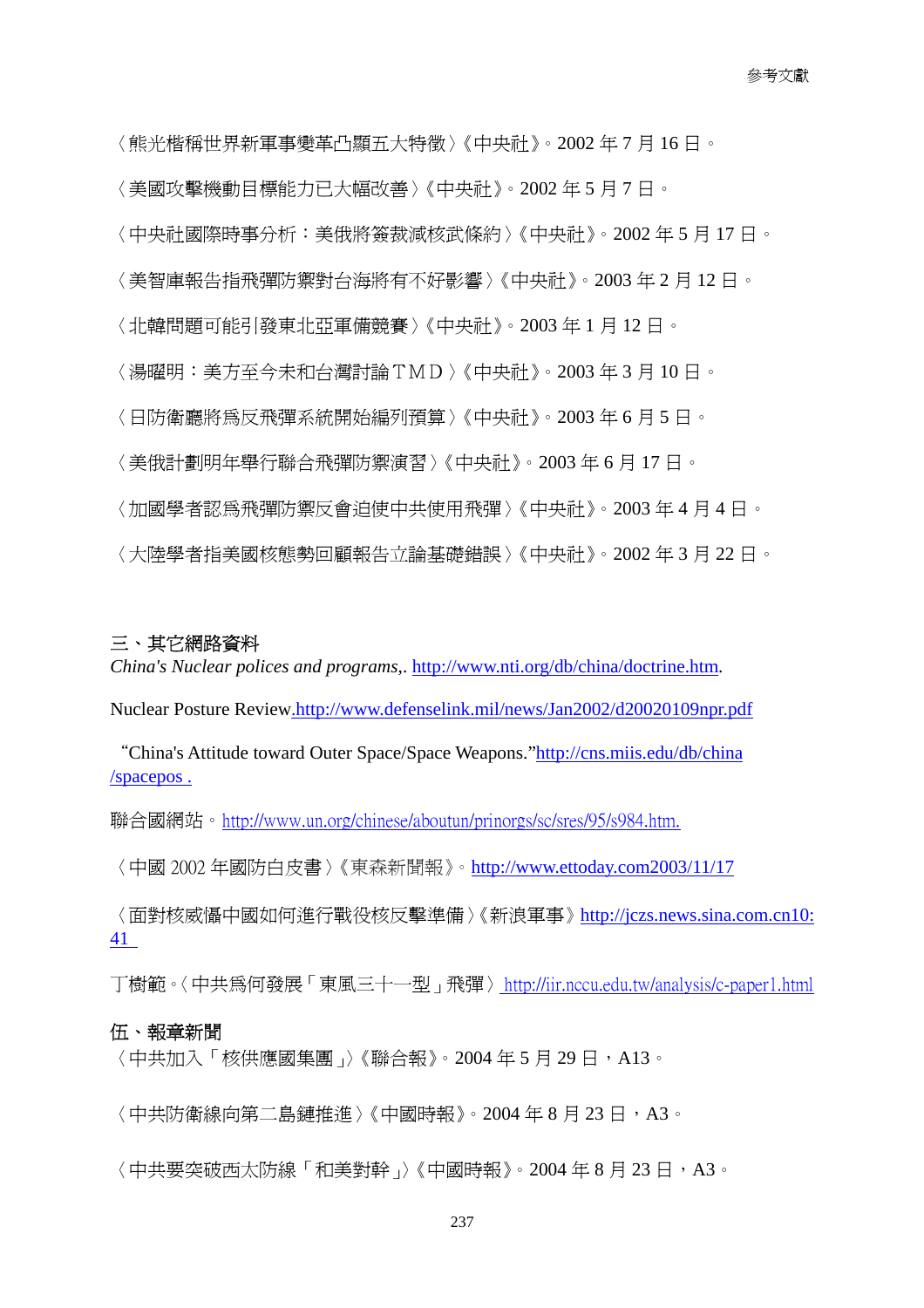〈中俄聯手抗美態勢日趨明顯〉《中國時報》。2000年7月17日,版14。

〈北韓核武會談結果關係亞太和平〉。《青年日報》, 2003年8月4日,版2。

〈美首枚陸機攔截飛彈完成部署〉《中國時報》。2004 年 7 月 24 日,A11。

〈美國取消海基飛彈防禦計畫〉《聯合報》。2001 年 12 月 16 日,版 12。

〈美國研發小型低放射性核武已進行多年〉《中央社》。2002 年 3 月 14 日。

〈美與南韓例行軍演日參與電腦模擬作戰〉《中國時報》。2001 年 8 月 21 日,版 10。

〈美擬調動歐洲裝備至亞洲〉《聯合報》。2001年8月31日,版13。

〈專家指美發展小型核武可能升高中共對台威脅〉《中央社》。2002 年 5 月 16 日

〈歐盟添十國 歐陸慶統一〉《聯合報》。2004年5月2日,A14。

〈潛艦入侵中國意圖探測日反應〉《自由時報》。2004 年 11 月 12 日,第 3 頁。

〈澳、日、南韓,美視爲亞太戰略夥伴〉《聯合報》。2001 年 7 月 31 日,版 12。

朱雲鵬。〈 進戰爭狀態 〉。《 中國時報計論 》。2004 年 8 月 23 日, A4。

俞雨霖。〈中共全球軍事構想〉《中時晚報》。1994 年 4 月 14 日。

郭崇倫。〈TMD 的發展與台灣〉《中國時報》。1999年1月9日,版 11。

楊永明。〈北韓問題我可以是東亞穩定力量〉。《聯合報》, 2003年8月2日,版15。

劉廣華。〈印巴核戰會開打嗎?〉《中國時報》。2002年6月3日,版 15。

閻紀宇。〈美海基飛彈防禦首次試射成功〉。《中國時報》,2002年1月27日,版10。

閻學通。〈如何看美國的亞太戰略〉。《環球時報》,2001年6月29日,版4。

江澤民在中國共產黨第十五次全國代表大會上的報告。〈高舉鄧小平理論偉大旗幟,把 建設有中國特色社會主義事業全面推向二十一世紀〉《人民日報》。1997年9月12日, 版 1。

238